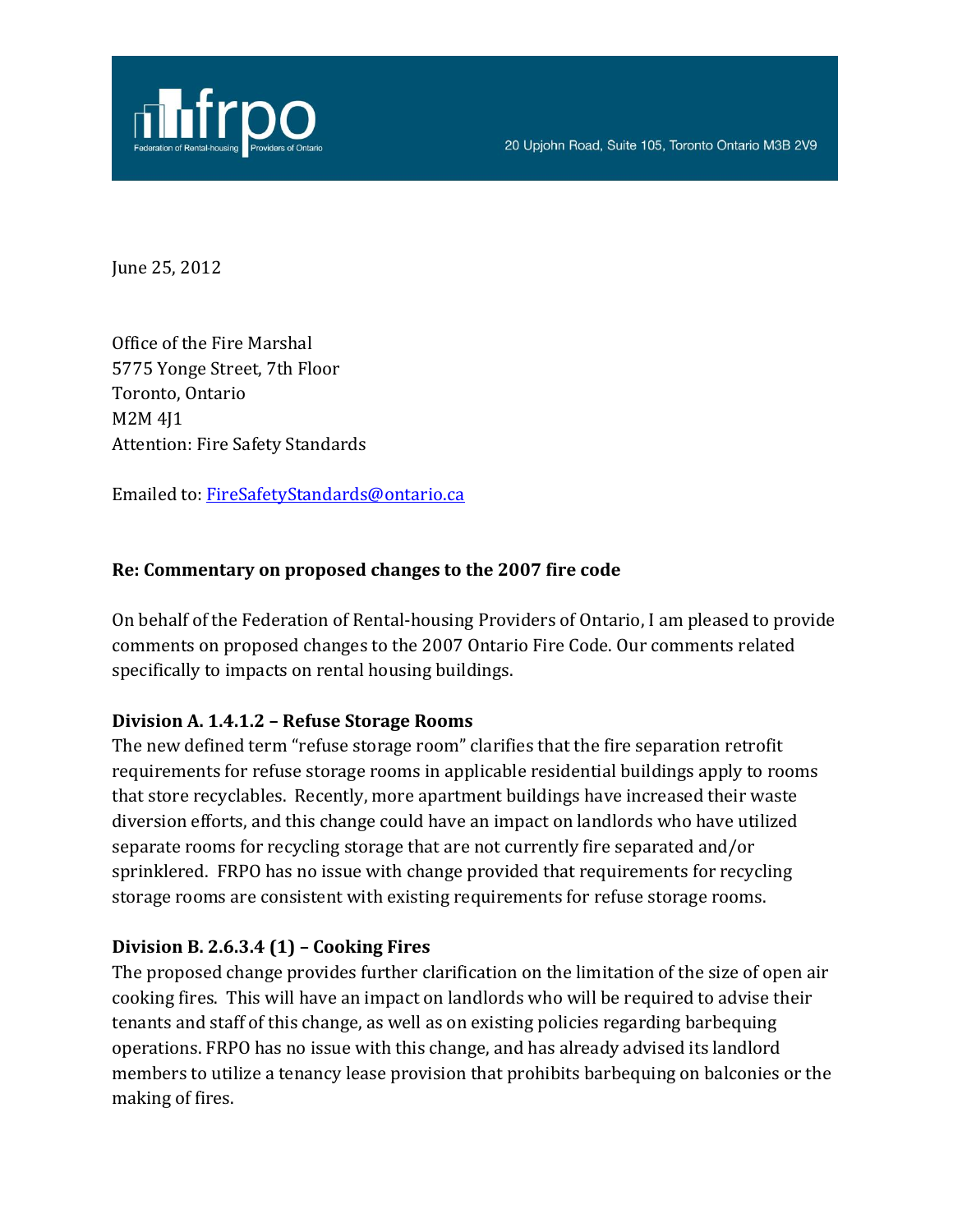## **Division B. 2.13.2.1 (6) – Smoke Alarm Standards**

This proposed change updates the minimum compliance standard for existing smoke alarms from the 1978 to the 1987 edition of the CAN/ULC-s531 *Standard for Smoke Alarms*. This change could require landlords to replace older smoke alarms with newer units. However, as it is generally recommended that smoke alarms be replaced every 10 years, FRPO expects that most landlords will conduct the replacement of older smoke alarms as part of regular building maintenance. FRPO has no issue with this change.

### **Division B. 6.3.3.3 – Smoke Alarm Notification Requirement**

This change will require tenants to immediately notify the landlord of any smoke alarms that are inoperable, disconnected or otherwise non-functioning in their units. As a result of this change, landlords will have to notify their tenants of this requirement. The proposed change refers to the term "occupant". FRPO recommends that the term "tenant" specifically be used in this instance, as the word "occupant" has a very specific meaning under the Residential Tenancies Act, and normally refers to persons who the landlord has no knowledge of, and in some cases are unauthorized to live in the unit. The "tenant" refers to persons named on the lease agreement, or otherwise are the residents that landlord has normal dealing with. The proposed change should also specifically note that "tenant" means "tenant" as defined in the Residential Tenancies Act, 2006.

### **Division B. 6.3.3.4 – Disabling Smoke Alarms**

This change proposes to remove the term "intentionally" from the prohibition of persons disabling smoke alarms. This change will allow better enforcement as prosecutors will not have to prove intent, only that the smoke alarms were disabled. This change will impact landlords by requiring them to advise their tenants and staff of this change. FRPO has no issue with this change.

# **Division B. 6.3.3.6 – Testing of Smoke Alarms**

This change proposes to require annual testing of smoke alarms in dwelling units by the landlord. As a result of this change, testing will also be required after battery replacement, changes to the electrical circuit serving the alarm and at each change in the tenancy. Landlords will now have to notify their building management staff of this new requirement. FRPO has no issue with this change, as most landlords already conduct such tests as a part of normal maintenance or on tenancy turnover.

### **Division B. 6.4.1.4 – Notification of Standpipe/Hose System Shut Down**

This proposed change clarifies that in addition to the supervisory personnel, the fire department and the building occupants are to be notified of a standpipe and hose system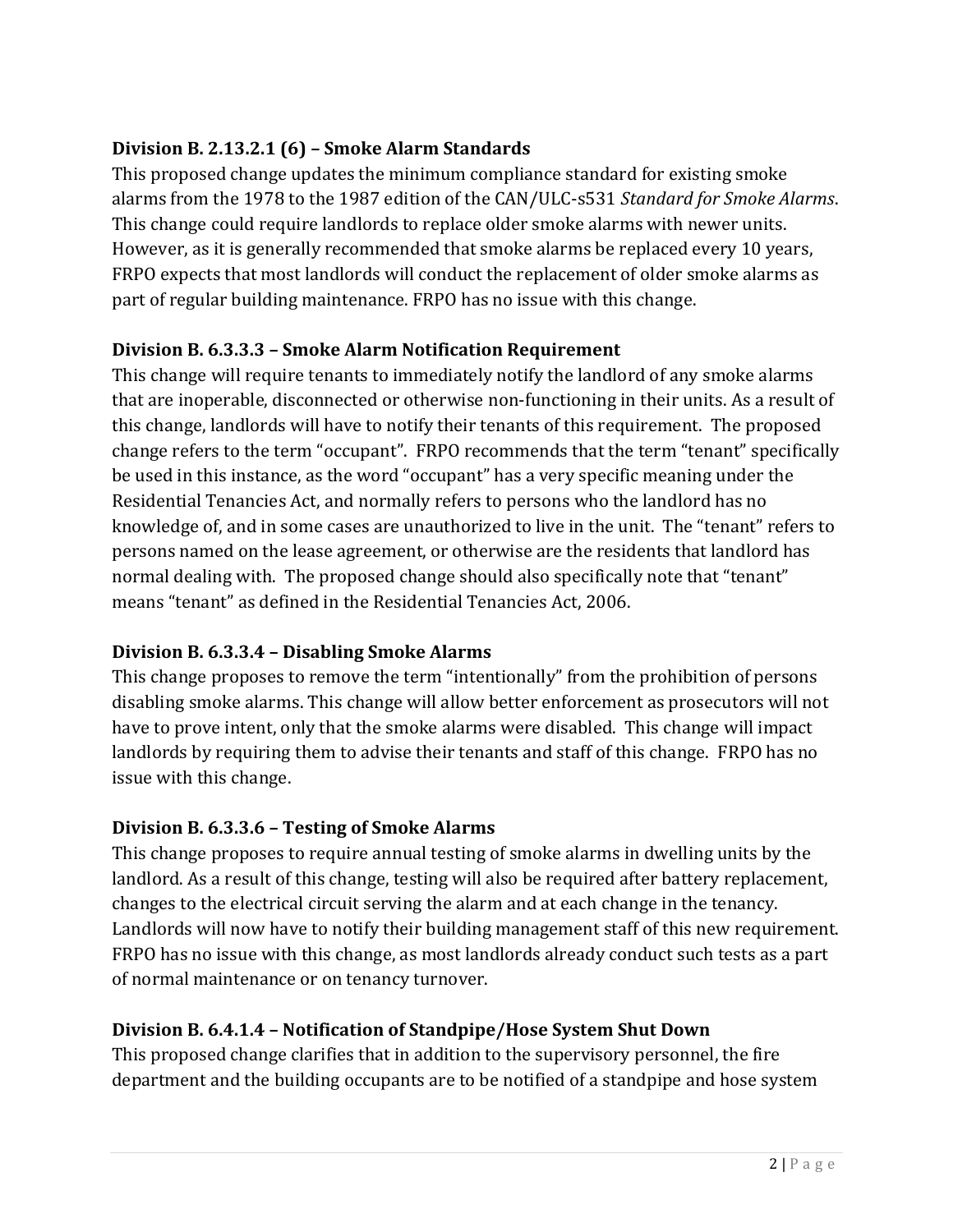shut down. This change may impact landlords if they are required to revise their Fire Safety Plans and incorporate new procedures on-site.

## **Division B. 6.2.4.5 – Hose Inspection Method**

This proposed change introduces clarification of the inspection methods for the standpipe hose. This change could impact service contracts for landlords, and building management staff will also have to be made aware of this requirement.

**Recommended Change:** FRPO recommends that an additional change to the Code be included that allows for the removal of the fire hoses from all the fire hose cabinets within multi-unit rental housing properties. The policy of removing fire hoses from fire hose cabinets has also been adopted by other jurisdictions such as the City of Victoria. Removing hoses does not compromise the fire & life safety of occupants. Tenants will likely never use this equipment and the responding fire crews will use their own hoses. Fire extinguishers are supplied in all fire hose cabinets and are available to occupants if needed in an emergency condition. Few, if any, occupants are trained in the proper use of fire hoses. Untrained people who attempt to use these hoses could put themselves at increased risk of injury or even death if they attempt to re-enter a fire area to extinguish the fire. For these reasons, FRPO recommends allowing the removal of fire hoses in rental housing buildings.

# **Division B. 6.4.3.8 – Dry Standpipe System Checks**

This is a new requirement to require weekly checks of an automatic dry standpipe system by the building owner. Landlords will now be required to conduct weekly checks where the building incorporates a dry standpipe system, such as in unheated garage areas. Maintenance personnel will be required to be made aware of this requirement and document such checks when performing inspections.

# **Division B. 6.5.2.4 – Notification of Sprinkler System Shut-Downs**

Regarding sprinkler system shut-downs, this change requires landlords to notify the fire department and building occupants, in addition to supervisory personnel, of shut-downs. As a result of this change, landlords will be required to revise the Fire Safety Plans of their buildings to include this required notification. FRPO has no issue with this change.

### **Division B. 9.3.3.8 - Self-closing and Latching Devices**

This change adds a requirement to closures in fire separations in boarding, lodging and rooming houses, referred to the existing Sentence (1), that such doors shall be equipped with self-closing and latching devices. This will be a retrofit requirement for some landlords of smaller buildings who may have to equip closures with the appropriate door hardware. It is our understanding that many building owners have already installed the